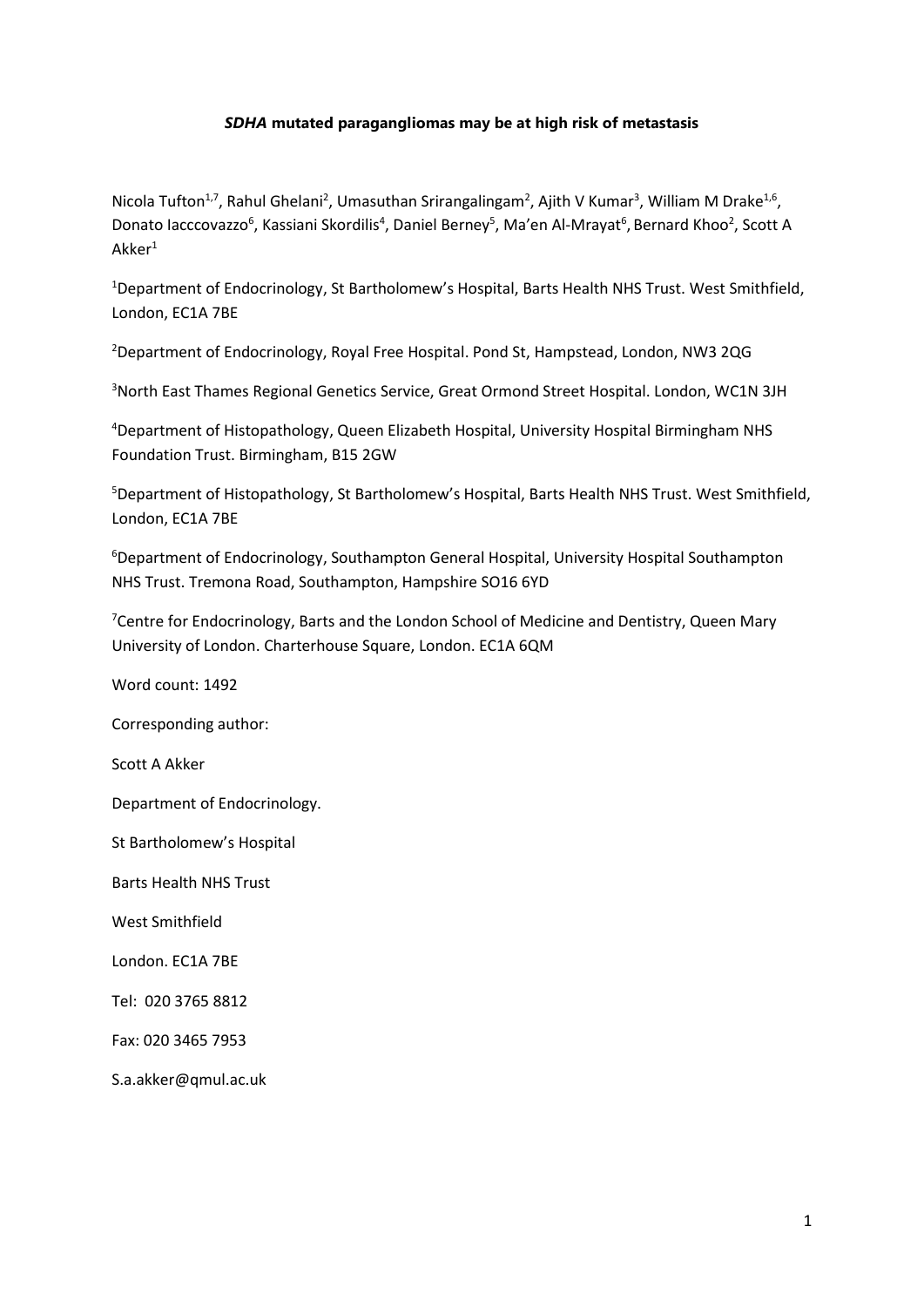## **Dear Editor**

We report the clinical outcomes of eleven patients with succinate dehydrogenase subunit A (*SDHA*) germline mutations from three UK tertiary referral centres to highlight a more diverse and expanding clinical spectrum of associated phenotypes. We suggest that *SDHA* paraganglioma related disease is not a low risk condition as first described. Of our six index cases, two developed metastatic disease and a further one had local vascular invasion. One patient developed multiple metachronous disease. Therefore, we believe these patients, like those with *SDHB* and *SDHD* mutations, should be part of a surveillance programme.

Paraganglioma (PGL) associated mutations in *SDHA* have only been reported in a small number of patients worldwide. There is controversy over the necessity for surveillance screening in these patients, compared to *SDHB* and *SDHD*, as penetrance is thought to be lower (Benn, et al. 2015) and variants exist with uncertain pathogenicity. Initial reports associated *SDHA* with autosomal recessive causes of juvenile encephalopathy (Leigh syndrome) (Bourgeron, et al. 1995) and homozygous mutations in *SDHA* cause severe neurological dysfunction and cardiomyopathy (Renkema, et al. 2015). *SDHA* mutations have now been associated with phaeochromocytoma and paraganglioma (PPGL) formation in an autosomal dominant manner. *SDHA* mutations account for only 3% of cases of familial PGL cases, with presumed low penetrance (Korpershoek, et al. 2011) and therefore very little data on clinical features of *SDHA*-related PPGL exist.

Six index cases were originally diagnosed between 1973 and 2011 and had histologically proven PPGL, who subsequently underwent genetic testing during the course of their follow up and were confirmed to have an underlying *SDHA* germline mutation. We performed a retrospective analysis of their notes and describe their clinical outcomes. From these six index cases, cascade genetic testing occurred and identified a further five asymptomatic carriers of *SDHA* mutations. All patients are now being followed up in specialised endocrine clinics and are undergoing annual screening, including annual clinical and biochemical assessment and cross-sectional imaging, although the frequency and modality of imaging differs between centres. To predict the pathogenicity of the DNA variants, the missense variants were investigated *in silico* using PloyPhen2 and SIFT.

Table 1 provides a detailed summary of the patients described.

The six index patients originally presented aged 18, 34, 36, 46, 47 and 68 years. Five patients presented with a single lesion at diagnosis: intra-thyroidal PGL, mediastinal PGL, phaeochromocytoma and two extra adrenal PGLs. One patient (patient 3) presented with two synchronous lesions: she had a 3-methoxytyramine (3MT) secreting carotid body tumour and a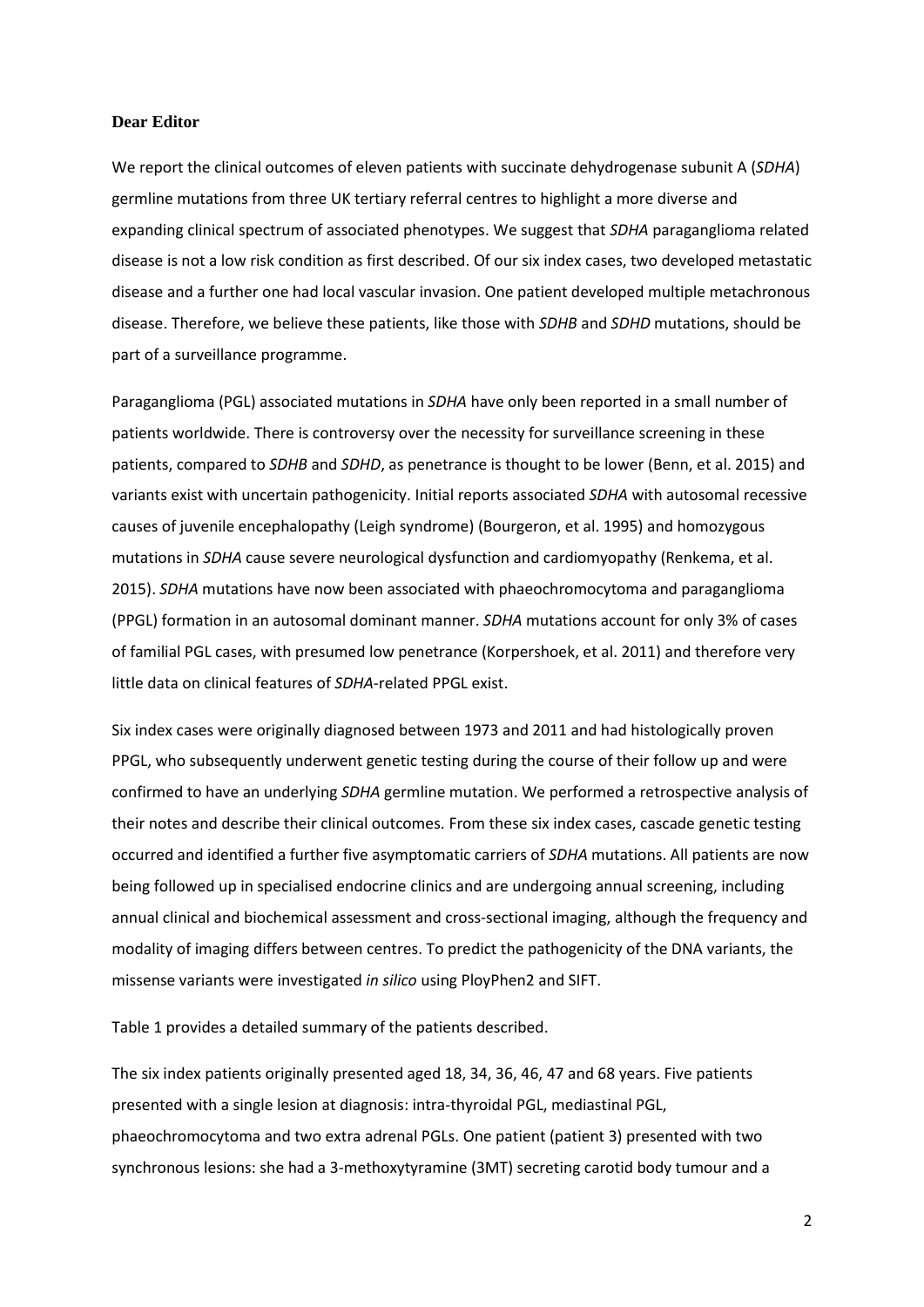noradrenaline secreting thoracic PGL. All patients underwent surgical resection of the primary tumours. Two patients developed recurrence in the surgical bed and both patients went on to develop metastatic disease 16 and 37 years later (patients 8 and 9). One of these two patients (patient 8) also developed an additional five metachronous lesions 7-10 years after original diagnosis. These two cases are described in more detail.

Patient 8 presented aged 46 years with headaches and malignant hypertension (210/130mHg). Urinary noradrenaline was very raised (table 1) and imaging confirmed a 5cm para-adrenal PGL, which was subsequently resected. He developed a symptomatic recurrence one year later, which was surgically resected. Eight years after his original diagnosis he presented with symptoms of catecholamine excess and four new lesions were identified and resected. On surveillance imaging three years later a new non-secretory lesion was identified. Surgical resection was undertaken one year subsequently due to increasing PGL size and plasma catecholamine levels. He remained well with no evidence of further disease on imaging until five years later when rising noradrenaline levels were noted and uptake in the left adrenal bed and in the vertebral body of L4 was demonstrated on FDG PET. A bone biopsy confirmed a metastatic deposit and he underwent external beam radiotherapy (50Gy 25#), followed by cyber-knife radiotherapy (14Gy 1#) when this lesion doubled in size. His metanephrines have remained normal since his radiotherapy six years ago, and the bone lesions have stabilised in size.

Patient 9 presented aged 18 years with a symptomatic phaeochromocytoma in 1973. She underwent an adrenalectomy and nephrectomy, and remained asymptomatic for 36 years until experiencing episodes of hot flushes, hypertension and haematuria. Imaging revealed a lesion in the para-aortic region and metanephrine levels were raised (table 1). <sup>68</sup>Ga DOTATATE PET scan identified metastatic disease in the sacrum and T10 vertebral body with lymph node involvement and she was commenced on Octreotide LAR 30mg monthly. Most recent surveillance imaging (MRI and MIBG) shows no disease progression and she has normal biochemistry.

The five asymptomatic carriers identified through cascade screening have not had any tumours identified in surveillance imaging and all have negative biochemistry. They have had a total of 17 years' surveillance. Additionally, patient 8 has one adult son who has been undergoing clinical and radiological screening with no tumours identified to date, but has not yet undergone genetic testing. Patient 11 has three children and one sister (who has breast carcinoma) that are awaiting genetic testing, but have no history of PPGL.

3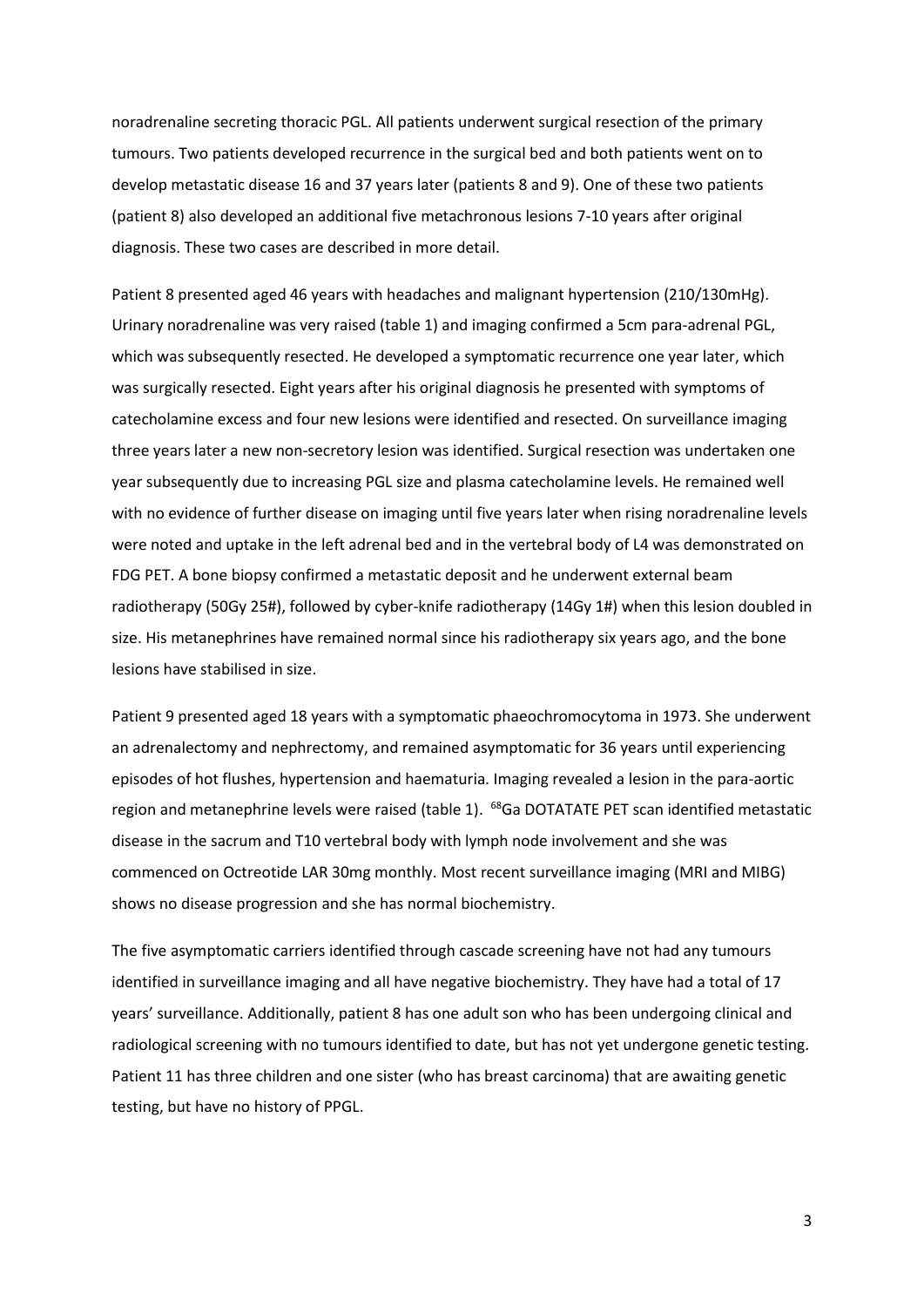The six index cases described here presented with a variety of clinical manifestations extending the known phenotypic spectrum in *SDHA* disease.

Little is known about PGL associated disease in carriers of an *SDHA* mutation. Table 2 shows the 26 cases reported in the literature with 14 different *SDHA* mutations (Burnichon, et al. 2010; Burnichon, et al. 2012; Casey, et al. 2017; Dwight, et al. 2013; Korpershoek et al. 2011; Papathomas, et al. 2015; von Dobschuetz, et al. 2015; Welander, et al. 2013). These patients presented aged 12-62 years. Unlike in *SDHB* and *SDHD*, in the described combined cases there is no obvious predilection to any specific body site.

PGLs occurring in the thyroid gland are extremely rare. A recent evaluation of the ENSAT registry identified only five cases of thyroid PGL (prevalence 0.5%). Four of these patients were subsequently found to have *SDH* germline mutations (von Dobschuetz et al. 2015). Interestingly two of these four patients carried a *SDHA* mutation, but both mutations were different to the one our patient carried. Similarly to our patient both were female and presented at similar ages (36 & 37 years), with no family history of PGL.

Recognised associations of *SDHA* mutations include gastrointestinal stromal tumours (GIST) (Papathomas, et al. 2014) and *SDHA* variants have been described in three patients with pituitary adenomas, although SDHA deficiency was only demonstrated in one tumour by immunohistochemistry (IHC) and loss of heterozygosity (LoH) was not demonstrated (Dwight et al. 2013; O'Toole, et al. 2015). To date only one case of *SDHA* deficient renal carcinoma has been reported (Yakirevich, et al. 2015). Additional findings in our cohort included: bilateral breast carcinoma 14 years after PGL diagnosis (patient 1). Patient 11's PGL was discovered incidentally during staging imaging for his prostate carcinoma and he was subsequently found to have a macroprolactinoma. His daughter also has a microprolactinoma, although is awaiting genetic testing.

Two out of six of our index patients have developed distant metastatic PPGLs. Time to disseminated disease was 16 and 37 years, and occurred following development of recurrent disease, suggesting a long duration of disease before onset of metastases.

A cautious approach must be used before ascribing definite pathogenicity to newly identified mutations. Table 3 combines the evidence that suggests pathogenicity for each of the described mutations. SDHA immunohistochemistry (IHC) was performed on tissue that was available. One sample (patient 8) demonstrated positive SDHA IHC. It has previously been described that SDHA IHC maybe positive in the presence of a definitive mutation but on rare occasions there is disparity between molecular genetic aberrations of a tumour suppressor gene and retention of protein

4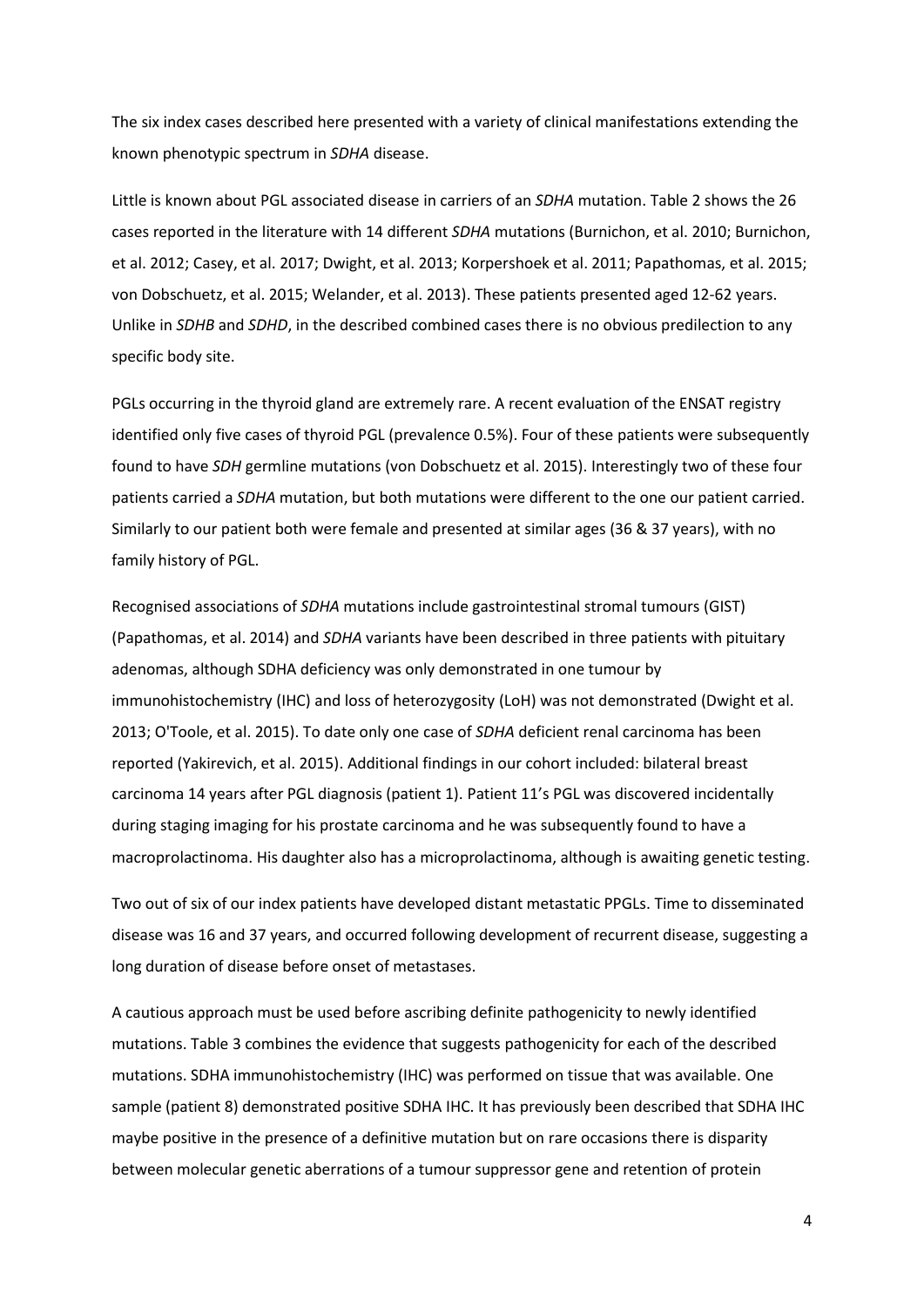expression (Evenepoel, et al. 2015; Miettinen, et al. 2013; Papathomas et al. 2015). It has been hypothesised that this may be due to the second hit in the *SDHx* gene in the tumour tissue resulting in an inactive SDH complex with preservation of antigenicity (Papathomas et al. 2015).

The mutation carried by this patient (patient 8) had the most aggressive phenotype in our cohort. A recently reported metastatic case carried the same *SDHA* mutation (Casey et al. 2017). Casey *et al*  went on to perform structural analysis of the effects of this mutation (using DUET scoring) and predicted it would cause mild destabilisation of the protein promoter region and part of the substrate binding region and therefore likely to affect protein stability. This may explain the positive protein expression seen in patient 8.

The patients we report highlight a more diverse and expanding clinical spectrum of *SDHA* associated phenotypes. Of our six index cases, two developed metastatic disease and a further one had local vascular invasion. There are three previous reported metastatic cases in the literature (see table 2) with three different *SDHA* mutations. Interestingly the two metastatic cases we report each carry one of these mutations (Casey et al. 2017; Korpershoek et al. 2011; Papathomas et al. 2015). With five of the 32 reported cases developing metastatic disease, we suggest that *SDHA* related disease is therefore not seen as a low risk condition.

We believe, with the current uncertainty about pathogenicity and penetrance, these patients should be part of a surveillance programme to monitor for metachronous and metastatic disease. Very few familial cases have been reported and none of our asymptomatic carriers have developed tumours. This raises questions about cascade genetic screening and subsequent clinical surveillance. However, given the recognition of aggressive behaviour in *SDHA* we believe these relatives should be monitored in surveillance programmes until the full phenotype and penetrance are established.

## The authors have no conflict of interest to declare.

NT is funded by The Medical College of Saint Bartholomew's Hospital Trust (1115519).

This study was carried out in accordance with the Declaration of Helsinki and all the applicable local regulations. As this is an analysis on subjects' data taken during normal clinical practice, no specific authorization by ethic committee was sought.

## *References:*

Benn DE, Robinson BG & Clifton-Bligh RJ 2015 15 YEARS OF PARAGANGLIOMA: Clinical manifestations of paraganglioma syndromes types 1-5. *Endocr Relat Cancer* **22** T91-103.